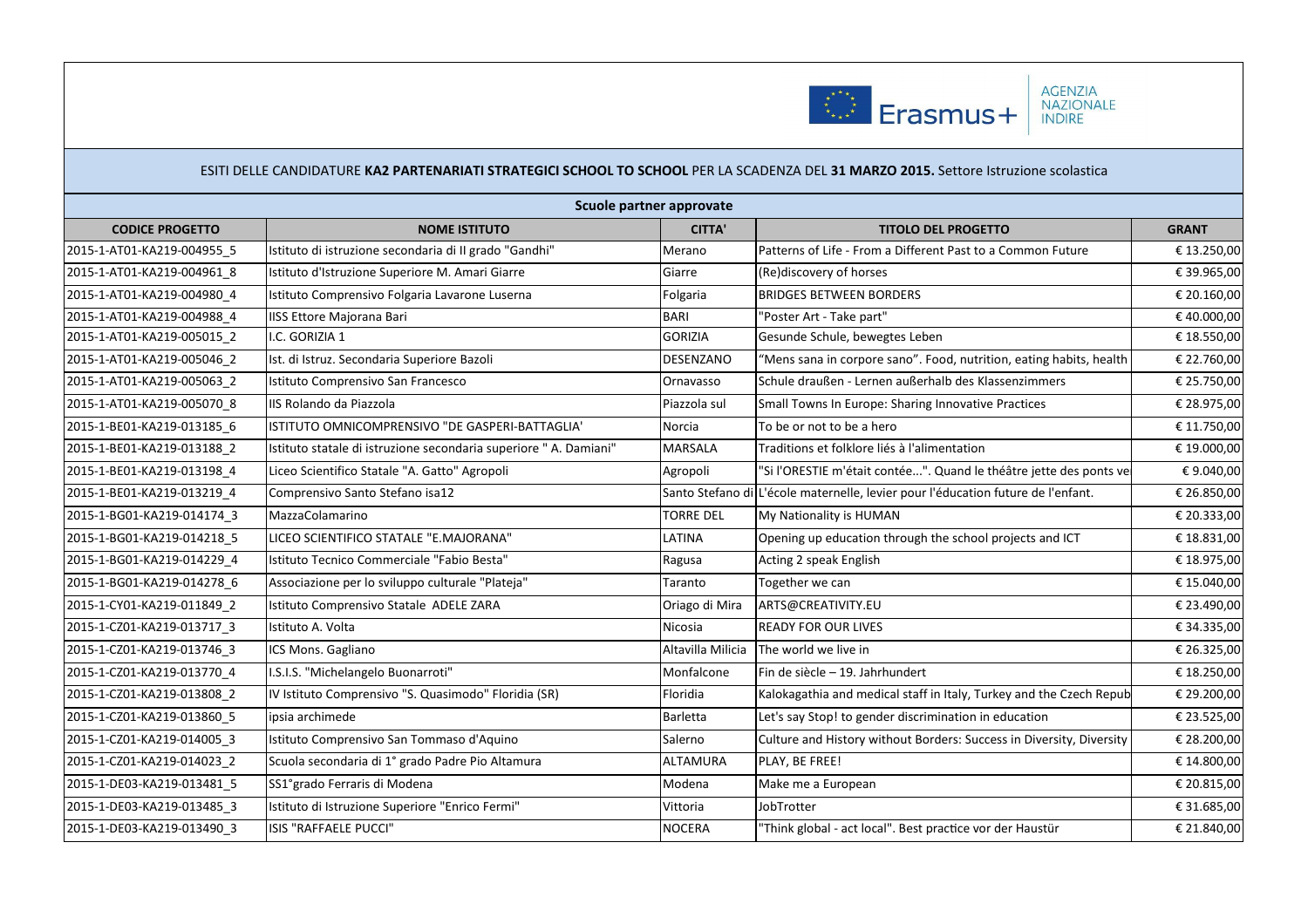

|                            | Scuole partner approvate                                                  |                   |                                                                      |              |  |  |
|----------------------------|---------------------------------------------------------------------------|-------------------|----------------------------------------------------------------------|--------------|--|--|
| <b>CODICE PROGETTO</b>     | <b>NOME ISTITUTO</b>                                                      | <b>CITTA'</b>     | <b>TITOLO DEL PROGETTO</b>                                           | <b>GRANT</b> |  |  |
| 2015-1-DE03-KA219-013490 6 | Istituto d'Istruzione Superiore Luca Paciolo                              | Bracciano         | 'Think global - act local". Best practice vor der Haustür            | € 22.350,00  |  |  |
| 2015-1-DE03-KA219-013494 4 | ISTITUTO DI ISTRUZIONE SUPERIORE STATALE OSCAR ARNULFO                    | <b>ALBINO</b>     | Exploring sustainability in the food sector                          | € 15.725,00  |  |  |
| 2015-1-DE03-KA219-013503 4 | LICEO STATALE ETTORE MAJORANA                                             | <b>RHO</b>        | <b>Migration Analysis Project</b>                                    | € 20.900,00  |  |  |
| 2015-1-DE03-KA219-013508 5 | ISTITUTO COMPRENSIVO STATALE 1 GIULIANOVA                                 | <b>GIULIANOVA</b> | Fußspuren in Europa- Kinder auf der Suche nach Geschichten und       | € 21.555,00  |  |  |
| 2015-1-DE03-KA219-013512 4 | Istituto Comprensivo Ilio Micheloni- Scuola Primaria A. Manzoni -         | Marlia            | The joy of sports and healthy living                                 | € 13.720,00  |  |  |
| 2015-1-DE03-KA219-013517 6 | Istituto Tecnico Industriale Statale Luigi Dell'Erba                      | Castellana        | Inklusion - ein Menschenrecht                                        | € 25.070,00  |  |  |
| 2015-1-DE03-KA219-013522_5 | IST. D'ISTRUZ. SUPERIORE ALDINI VALERIANI - SIRANI                        | <b>BOLOGNA</b>    | Career Perspectives in Europe - Chances and Challenges               | € 21.145,00  |  |  |
| 2015-1-DE03-KA219-013532_5 | Istituto Istruzione Superiore Liceo Medi                                  | Barcellona        | school, theatre and entrepreneurial learning                         | € 11.350,00  |  |  |
| 2015-1-DE03-KA219-013533_2 | Liceo Rambaldi Valeriani A. da Imola                                      | <b>IMOLA</b>      | Linking Interests For Europe                                         | € 19.280,00  |  |  |
| 2015-1-DE03-KA219-013548 2 | Liceo scientifico statale "R.Nuzzi" Andria                                | Andria            | Spirit of Europe                                                     | € 20.840,00  |  |  |
| 2015-1-DE03-KA219-013560 3 | ISTITUTO COMPRENSIVO ALFONSO GATTO                                        | Battipaglia       | Miteinander-voneinander-füreinander lernen : Tiergestützte Pädago    | € 21.025,00  |  |  |
| 2015-1-DE03-KA219-013578 7 | I.T.E.T. L.da Vinci - Milazzo                                             | Milazzo           | APPLES - Applying Practices for Productive Learning of Entrepreneu   | € 22.530,00  |  |  |
| 2015-1-DE03-KA219-013585 3 | Artistico Liceo F. Arcangeli                                              | Bologna           | Think Smart - Act Green                                              | € 20.100,00  |  |  |
| 2015-1-DE03-KA219-013586 2 | Istituto Professionale Statale per i Servizi Socio Sanitari De Lilla Bari | Bari              | From raw material to final product: A contribution to the curriculun | € 16.630,00  |  |  |
| 2015-1-DE03-KA219-013587_5 | Liceo Scientifico e Linguistico di Ceccano                                | Ceccano           | How I met my city - future stories about today's cities              | € 18.315,00  |  |  |
| 2015-1-DE03-KA219-013590_4 | scuolaspeciale                                                            | assisi (PG)       | We move (in) Europe - yesterday, today, tomorrow                     | € 30.210,00  |  |  |
| 2015-1-DE03-KA219-013624 3 | <b>IIS VOLTERRA ELIA</b>                                                  | Ancona            | MINT Kits for Kids                                                   | € 15.990,00  |  |  |
| 2015-1-DE03-KA219-013645_2 | LICEO SCIENTIFICO STATALE E. BOGGIO LERA                                  | <b>CATANIA</b>    | Teachers as learners, learners as teachers                           | € 21.055,00  |  |  |
| 2015-1-DE03-KA219-013647 4 | <b>IISS Ettore Majorana Bari</b>                                          | <b>BARI</b>       | Sav NO to indifference                                               | € 21.685,00  |  |  |
| 2015-1-DE03-KA219-013649 4 | Istituto Polispecialistico Statale "San Paolo"                            | Sorrento          | The challenges of our cultures                                       | € 22.770,00  |  |  |
| 2015-1-DE03-KA219-013652 3 | Istituto Istruzione Superiore Virgilio                                    | Empoli            | European footprints towards future - local responsibilities          | € 19.155,00  |  |  |
| 2015-1-DE03-KA219-013677_3 | LICEO STATALE FARNESINA                                                   | <b>ROME</b>       | AGORA Facing new challenges: Realizing and practicing democracy      | € 10.775,00  |  |  |
| 2015-1-DE03-KA219-013678 2 | Liceo Giuseppe Mazzini                                                    | La Spezia         | "Colours of Europe" - Migration and its cultural effects on Europe   | € 20.450,00  |  |  |
| 2015-1-DE03-KA219-013679_3 | ISTITUTO DI ISTRUZIONE SUPERIORE GALILEO GALILEI                          | <b>JESI</b>       | Playground EuropeCreating and performing an adaptable game with      | € 18.525,00  |  |  |
| 2015-1-DE03-KA219-013680_4 | Collegio Rotondi                                                          | Gorla Minore      | Innovative Learning and Teaching Activities (ILTA)                   | € 21.445,00  |  |  |
| 2015-1-DE03-KA219-013685 2 | Istituto Istruzione Secondaria Superiore Aldo Moro                        | Trani             | Stand up! - Europe's youth unites against discrimination!            | € 20.100,00  |  |  |
| 2015-1-DE03-KA219-013698_5 | Scuola Secondaria di primo grado "Ettore Romagnoli"                       | Gela              | Climate changes Vs today's lifestyles: A new challenge for European  | € 21.850,00  |  |  |
|                            |                                                                           |                   |                                                                      |              |  |  |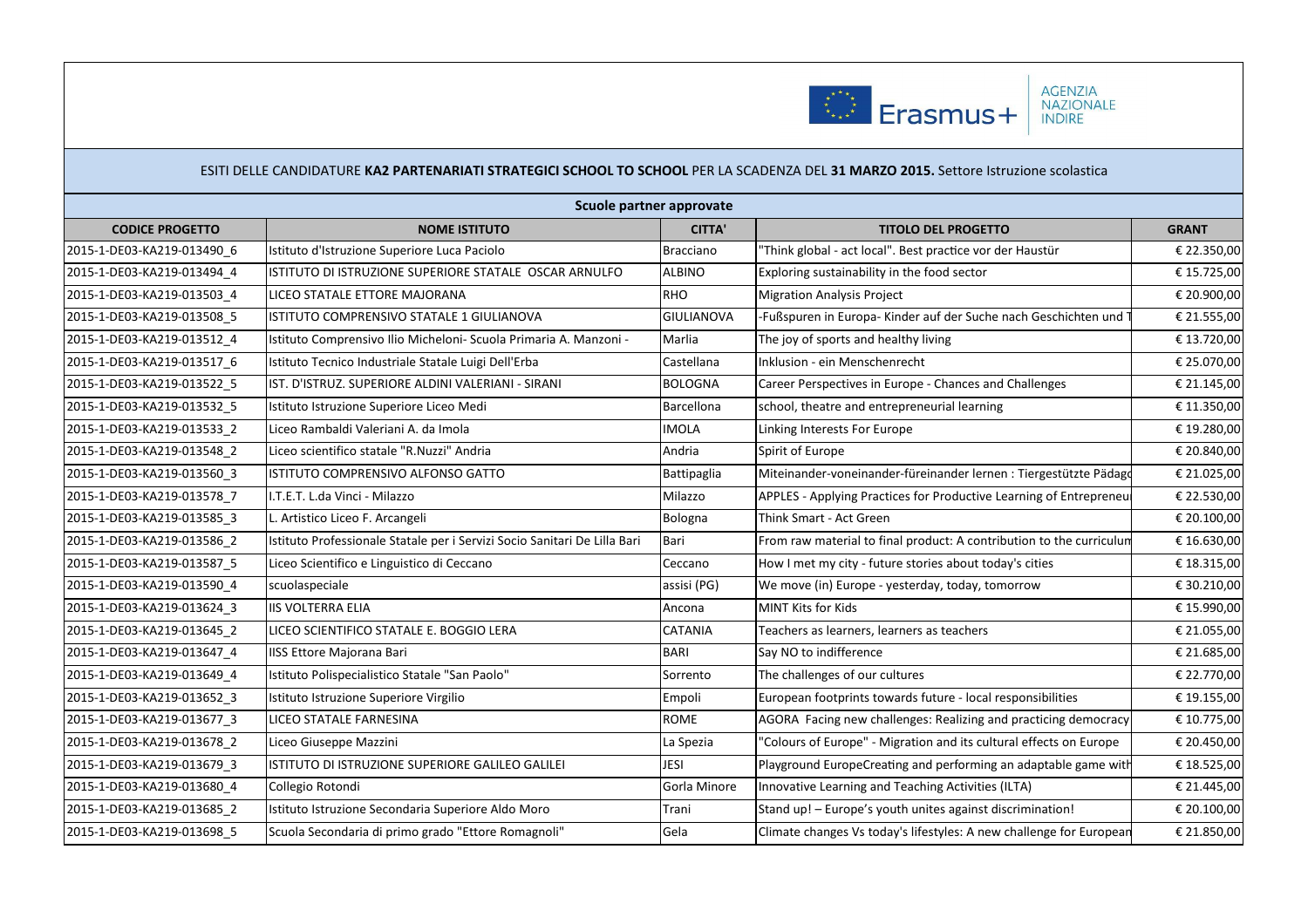

|                            | Scuole partner approvate                                              |                  |                                                                       |              |  |  |
|----------------------------|-----------------------------------------------------------------------|------------------|-----------------------------------------------------------------------|--------------|--|--|
| <b>CODICE PROGETTO</b>     | <b>NOME ISTITUTO</b>                                                  | <b>CITTA'</b>    | <b>TITOLO DEL PROGETTO</b>                                            | <b>GRANT</b> |  |  |
| 2015-1-DE03-KA219-013700 2 | Istituto Professionale Statale Albe Steiner                           | Turin            | Overcoming and Breaking Stereotypes: Looking for social cohesion      | € 30.750,00  |  |  |
| 2015-1-DE03-KA219-013715 4 | Istituto Paritario "A. Volta"                                         | Bari             | Save our Resources                                                    | € 33.105,00  |  |  |
| 2015-1-DE03-KA219-013732 3 | ITI "AUGUSTO RIGHI"                                                   | Napoli           | RemoteLab - A common teaching resource for European schools           | € 19.550,00  |  |  |
| 2015-1-DE03-KA219-013742 3 | Istituto di Istruzione Superiore "Stanga'                             | Cremona          | School-Company-Union: Students get in touch with local food produ     | € 20.210,00  |  |  |
| 2015-1-DE03-KA219-013776 2 | ISISS "G. VERDI"                                                      |                  | VALDOBBIADEN Migration in Europe                                      | € 20.865,00  |  |  |
| 2015-1-DE03-KA219-013778 3 | I.I.S. "Falcone-Righi"                                                | Corsico          | app2d@te                                                              | € 20.365,00  |  |  |
| 2015-1-DE03-KA219-013780 6 | ISTITUTO DI ISTRUZIONE SECONDARIA SUPERIORE "O.M.CORBINO"             | SIRACUSA         | Closing the gap in ICT                                                | € 37.750,00  |  |  |
| 2015-1-DE03-KA219-013784 2 | Liceo Statale "Coluccio Salutati"                                     | Montecatini      | Get infected to be protected -Developing e-learning materials and P   | € 20.775,00  |  |  |
| 2015-1-DE03-KA219-013789 4 | ITIS "S. CANNIZZARO"                                                  | Catania          | Our Lives In 20 Years                                                 | € 22.265,00  |  |  |
| 2015-1-DE03-KA219-013801 3 | <b>ITIS L. DA VINCI</b>                                               | <b>PARMA</b>     | TWIN - The Wall - INformation about europe                            | € 21.955,00  |  |  |
| 2015-1-DE03-KA219-013805_4 | Scuola Secondaria di 1º Grado Riccardo Monterisi                      | Bisceglie        | New Media - New Methods: teaching and learning in the digital age     | € 33.705,00  |  |  |
| 2015-1-DE03-KA219-013806 7 | Cooperativa Maria Consolatrice - SCUOLA REGINA MUNDI                  | Milano           | EUvelopment - modern media crossing borders.                          | € 22.770,00  |  |  |
| 2015-1-DE03-KA219-013817_2 | istituto magistrale sofonisba anguissola                              | Cremona          | European Teenage Consumers in a Globalized World                      | € 21.045,00  |  |  |
| 2015-1-DE03-KA219-013840_3 | Istituto Statale Istruzione Superiore Sciascia-Fermi                  | Sant'Agata di    | Young European Cooperatives                                           | € 28.635,00  |  |  |
| 2015-1-DE03-KA219-013844 4 | Istituto Comprensivo Loano Boissano                                   | Loano            | Fairytales – Fiction – Friendship Bertie the bookworm finds friends a | € 29.660,00  |  |  |
| 2015-1-DE03-KA219-013858 7 | ISTITUTO COMPRENSIVO STATALE SAVIGNANO SUL RUBICONE "Giulio SAVIGNANO |                  | Breaking down of school barriersInclusive educational experiences t   | € 35.125,00  |  |  |
| 2015-1-DE03-KA219-013862 2 | <b>IIS LUIGI CEREBOTANI</b>                                           | Lonato del       | 'Am Anfang war das Eisen" - Ein Projekt zur Dokumentation der ges     | € 21.700,00  |  |  |
| 2015-1-DE03-KA219-013871 3 | I.S.I. Istituto Superiore D'Istruzione Barga                          | Barga            | "SYCAS" Start Your Career At School -Young Entrepreneurs: learning    | € 31.375,00  |  |  |
| 2015-1-DE03-KA219-013890_2 | Istituto di istruzione superiore carlo levi                           | portici          | Feel the Spirit of a Modern Europe-Bringing Entrepreneurship into S   | € 24.925,00  |  |  |
| 2015-1-DE03-KA219-013909 6 | <b>ITC F.Marchi-Forti</b>                                             | Pescia (Pt)      | Schools in motion!                                                    | € 20.225,00  |  |  |
| 2015-1-DE03-KA219-013910 2 | Istituto Superiore "Enzo Ferrari"                                     | Barcellona P.G.  | <b>Student Alliance for Refugees</b>                                  | € 15.125,00  |  |  |
| 2015-1-DE03-KA219-013935 5 | IISTITUTO STATALE DI ISTRUZIONE SECONDARIA SUPERIORE                  | Castelfiorentino | Strategies Towards European Plurilingualism                           | € 21.245,00  |  |  |
| 2015-1-DK01-KA219-004268 5 | Istituto Comprensivo Toscanini                                        | Casorate         | Learn, Create and Communicate                                         | € 28.085,00  |  |  |
| 2015-1-DK01-KA219-004300_5 | <b>ITIS Galileo Ferraris</b>                                          | San Giovanni La  | EU employment skills                                                  | € 27.000,00  |  |  |
| 2015-1-DK01-KA219-004344 7 | LICEO ATTILIO BERTOLUCCI                                              | <b>PARMA</b>     | No Problems - Just Solutions                                          | €44.965,00   |  |  |
| 2015-1-EE01-KA219-013455 3 | ISTITUTO COMPRENSIVO BETTOLA                                          | <b>BETTOLA</b>   | From Europe 1010 BC to Europe 2020 PC                                 | € 17.850,00  |  |  |
| 2015-1-EE01-KA219-013458 7 | Istituto Comprensivo Battipaglia Salvemini                            | Battipaglia      | Every child is special                                                | € 21.800,00  |  |  |
|                            |                                                                       |                  |                                                                       |              |  |  |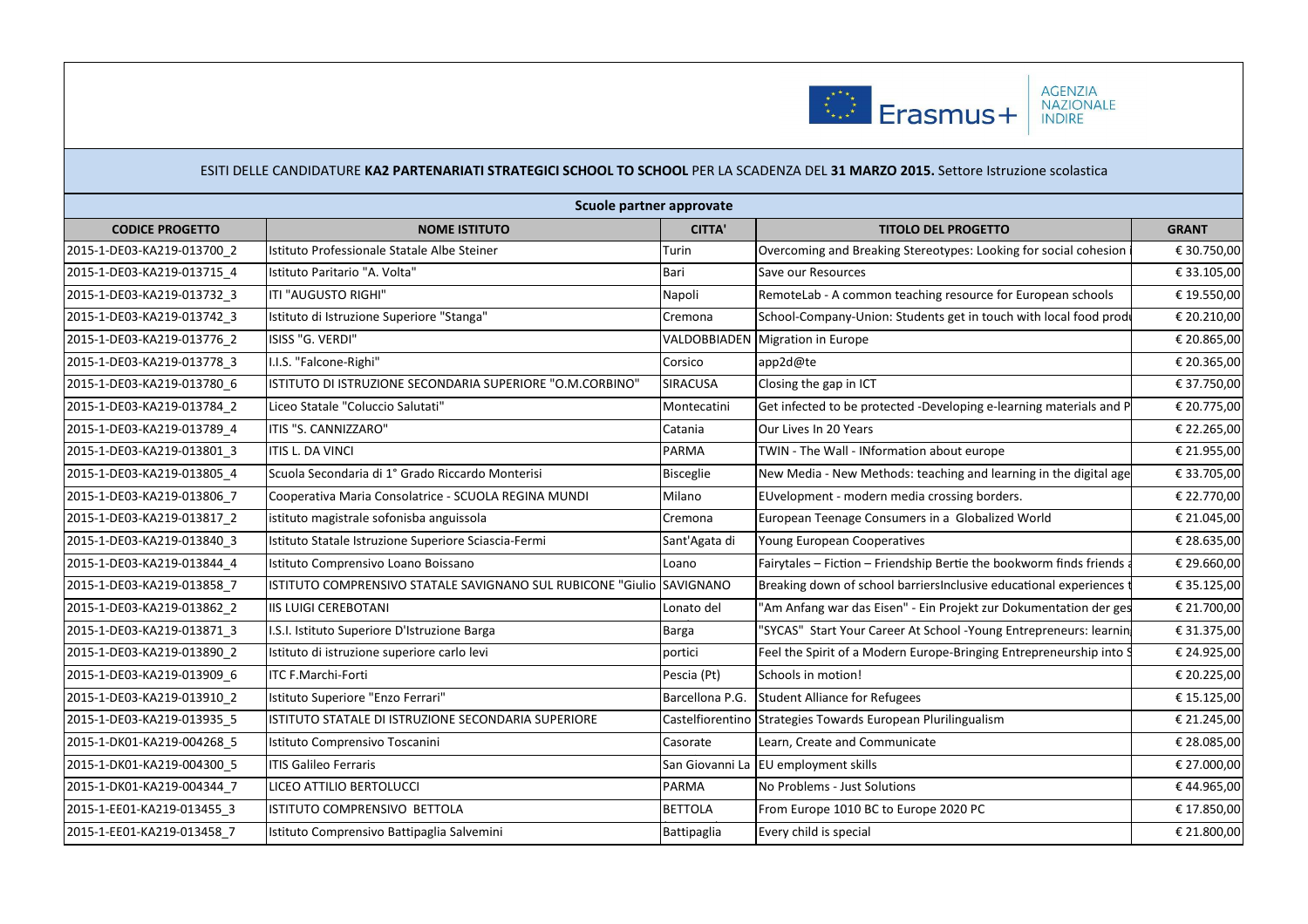

| Scuole partner approvate   |                                                                |                 |                                                                        |              |  |
|----------------------------|----------------------------------------------------------------|-----------------|------------------------------------------------------------------------|--------------|--|
| <b>CODICE PROGETTO</b>     | <b>NOME ISTITUTO</b>                                           | <b>CITTA'</b>   | <b>TITOLO DEL PROGETTO</b>                                             | <b>GRANT</b> |  |
| 2015-1-EE01-KA219-013464 6 | Istituto Comprensivo Laura Lanza Baronessa di Carini           | Carini          | Values - the Essence of an Active Citizen                              | € 27.975,00  |  |
| 2015-1-EL01-KA219-013896 9 | Istituto Comprensivo "Grosseto1" Alberto Manzi                 | <b>GROSSETO</b> | "Mind Mapping and Multiple Intelligence for primary education"         | € 39.450,00  |  |
| 2015-1-EL01-KA219-013906 7 | Associazione per lo sviluppo culturale "Plateja"               | Taranto         | 70 YEARS OF EUROPEAN HISTORY (1945-2015)                               | € 29.535,00  |  |
| 2015-1-EL01-KA219-014024 7 | IC 29 MIRAGLIA-SOGLIANO                                        | Napoli          | Building a small enterprise at school - Promoting our country abroa    | € 32.050,00  |  |
| 2015-1-EL01-KA219-014027 9 | i.c. n. 1 - bologna                                            | bologna         | BE A BUDDY NOT A BULLY                                                 | € 17.011,00  |  |
| 2015-1-EL01-KA219-014035 2 | Istituto Istruzione Superiore Liceo Medi                       | Barcellona      | Immigration, stereotypes and racism                                    | € 31.120,00  |  |
| 2015-1-ES01-KA219-015509_4 | scuola benedetta cambiagio                                     | oma             | READ ON THE EU-ROAD                                                    | € 10.970,00  |  |
| 2015-1-ES01-KA219-015517 2 | Istituto Comprensivo Statale Bernardo Dovizi                   | Bibbiena        | "Parques Nacionales Europeos: aprovechamiento didáctico y social       | € 18.350,00  |  |
| 2015-1-ES01-KA219-015525 2 | ISTITUTO D'ISTRUZIONE SECONDARIA SUPERIORE pALAZZOLO           | PALAZZOLO       | Creative Ways Of Teaching: Recycling Art and Entrepreneurial Attiti    | € 25.555,00  |  |
| 2015-1-ES01-KA219-015538 3 | IC5BOLOGNA                                                     | Bologna         | All for Health and Health for All                                      | € 20.190,00  |  |
| 2015-1-ES01-KA219-015561 2 | LICEO STATALE "G. MARCONI"                                     | PESCARA         | Europe Challenges for 2020                                             | € 25.575,00  |  |
| 2015-1-ES01-KA219-015563_2 | Istituto Comprensivo "Giuseppe Lombardo Radice"- Siracusa      | Siracusa        | MEMORY: A PASSPORT TO THE FUTURE                                       | € 25.200,00  |  |
| 2015-1-ES01-KA219-015564 2 | San Giuseppe                                                   | Sanluri         | Minority languages, good travelling companions                         | € 23.550,00  |  |
| 2015-1-ES01-KA219-015572 4 | istituto comprensivo fantappiè                                 | Viterbo         | EMPLOYABILITY ON STAGE. Employability skills development throug        | € 26.150,00  |  |
| 2015-1-ES01-KA219-015609 2 | Liceo-Ginnasio "Virgilio"                                      | Roma            | LA ENSEÑANZA DE LA HISTORIA Y DE LA LITERATURA EN LOS PROG             | € 22.650,00  |  |
| 2015-1-ES01-KA219-015617_2 | <b>IISS Majorana-Laterza</b>                                   | Putignano       | The Art Of Recycling and Reuse                                         | € 15.070,00  |  |
| 2015-1-ES01-KA219-015617 3 | Istituto Istruzione Superiore Benedetti Tommaseo               | Venezia         | The Art Of Recycling and Reuse                                         | € 15.600,00  |  |
| 2015-1-ES01-KA219-015628 4 | Liceo Classico e linguistico carmine sylos                     | Bitonto         | GENERATE YOUTH EMPLOYMENT IN SOUTHERN EUROPE                           | € 17.249,00  |  |
| 2015-1-ES01-KA219-015630 5 | Liceo Scientifico Morgagni                                     | ROMA            | Europe 2020 First Target: Fighting Unemployment                        | € 11.750,00  |  |
| 2015-1-ES01-KA219-015635 6 | Scuola Secondaria di I grado "C. COLOMBO"                      | <b>TARANTO</b>  | <b>Communication and Culture</b>                                       | € 30.210,00  |  |
| 2015-1-ES01-KA219-015641 2 | Istituto Tecnico Tecnologico Liceo Scientifico opzione Scienze | Barcellona      | Youth 4 Earth. Spaces Without Borders                                  | € 23.900,00  |  |
| 2015-1-ES01-KA219-015673 3 | LICEO SCIENTIFICO STATALE CARLO CATTANEO                       | <b>TORINO</b>   | EUROPA EN GUERRA: UNA APROXIMACIÓN PARA EL APRENDIZAJE                 | € 26.625,00  |  |
| 2015-1-ES01-KA219-015680 3 | Liceo Classico Vittorio Emanuele II                            | Palermo         | IMPROVING THE TEACHING LEARNING PROCESS AT AN ENTREPREN                | € 25.835,00  |  |
| 2015-1-ES01-KA219-015682 3 | Istituto Comprensivo Alessandro Manzoni                        | Priolo Gargallo | ALL ROADS LEAD TO ROME                                                 | € 24.285,00  |  |
| 2015-1-ES01-KA219-015682 5 | XIV Istituto Comprensivo Karol Wojtyla                         | <b>Siracusa</b> | ALL ROADS LEAD TO ROME                                                 | € 22.185,00  |  |
| 2015-1-ES01-KA219-015701 2 | Istituto Istruzione Superiore "Quinto Orazio Flacco"           | PORTICI (NA)    | Prevention of School Failure related to bad habits and addictions: G   | € 28.850,00  |  |
| 2015-1-ES01-KA219-015705 3 | Istituto Comprensivo "Militi"                                  | Barcellona P.G. | Journal Culturel Digital : l'innovation pour l'amélioration de la comp | € 14.670,00  |  |
|                            |                                                                |                 |                                                                        |              |  |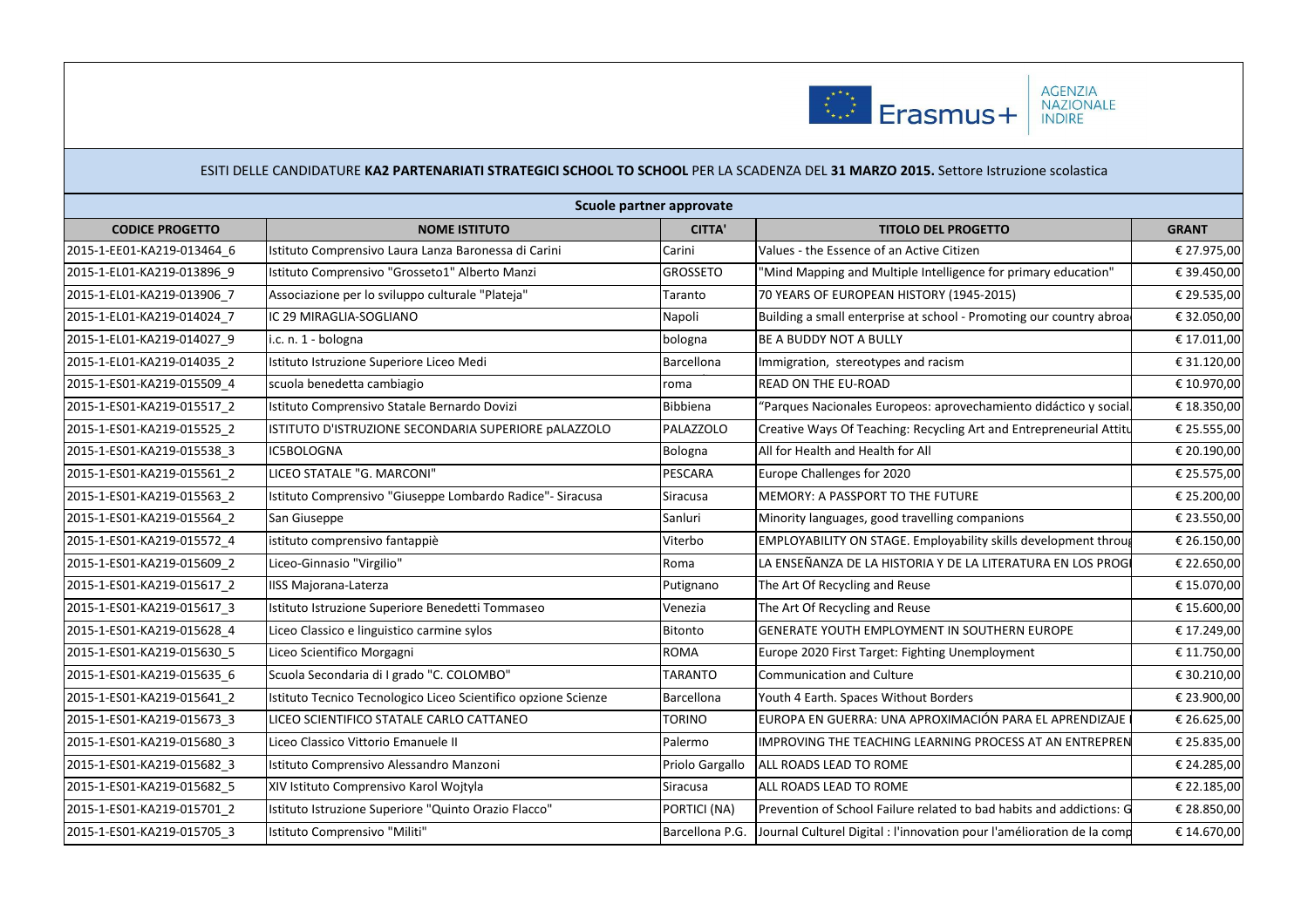

|                            | Scuole partner approvate                                              |                      |                                                                      |              |  |  |  |
|----------------------------|-----------------------------------------------------------------------|----------------------|----------------------------------------------------------------------|--------------|--|--|--|
| <b>CODICE PROGETTO</b>     | <b>NOME ISTITUTO</b>                                                  | <b>CITTA'</b>        | <b>TITOLO DEL PROGETTO</b>                                           | <b>GRANT</b> |  |  |  |
| 2015-1-ES01-KA219-015719 3 | Istituto Enrico Fermi                                                 | Castellanza          | Teaching Innovative Practices in STEM                                | € 24.500,00  |  |  |  |
| 2015-1-ES01-KA219-015726 4 | ISTITUTO D'ISTRUZIONE SUPERIORE "BALILLA PINCHETTI"                   | <b>TIRANO</b>        | Sprinkle ICT across European Curricula                               | €40.590,00   |  |  |  |
| 2015-1-ES01-KA219-015738 3 | ICS Mons. Gagliano                                                    | Altavilla Milicia    | Making the future grow                                               | € 17.650,00  |  |  |  |
| 2015-1-ES01-KA219-015778 2 | I. C. E. DE AMICIS                                                    | <b>TREMESTIERI</b>   | "Mejorar el Desarrollo de las Competencias Clave a través de la Inne | € 17.625,00  |  |  |  |
| 2015-1-ES01-KA219-015782 3 | ISTITUTO OMNICOMPRENSIVO LEONARDO DA VINCI                            | ACQUAPENDEN          | THE WORDS WE CHOOSE MUST BE OUR EYES (Use and abuse of sor           | € 10.850,00  |  |  |  |
| 2015-1-ES01-KA219-015783 9 | ISTITUTO COMPRENSIVO CENTRO 1                                         | <b>BRINDISI</b>      | S/he's Equal in Europe                                               | € 25.085,00  |  |  |  |
| 2015-1-ES01-KA219-015795_7 | ISTITUTO COMPRENSIVO ALFONSO GATTO                                    | Battipaglia          | Erasmus+: Health Action Promoting the Physical, Emotional, Nutriti   | € 19.665,00  |  |  |  |
| 2015-1-ES01-KA219-015817_2 | Istituto Comprensivo "Filippo Traina"                                 | Vittoria             | Fostering Comunicative Competence through Arts                       | € 18.375,00  |  |  |  |
| 2015-1-ES01-KA219-015822_2 | Liceo Roiti                                                           | Ferrara              | Media, social networks and ICT: opportunities for learning           | € 26.350,00  |  |  |  |
| 2015-1-ES01-KA219-015852 4 | Istituto d'Istruzione Superiore Majorana                              | Avola                | Exchanging good practices in CLIL methodology                        | € 22.850,00  |  |  |  |
| 2015-1-ES01-KA219-015859 5 | Istituto Comprensivo Viale Adriatico 140                              | Roma                 | Young Europeans in Action: Helping you, helping me out!              | € 25.125,00  |  |  |  |
| 2015-1-ES01-KA219-015874 2 | Liceo Statale A. Galizia                                              |                      | Nocera Inferiore MEETING THE ARTS                                    | € 27.280,00  |  |  |  |
| 2015-1-ES01-KA219-015944 2 | Liceo Classico Statale Plinio Seniore                                 |                      | CASTELLAMMA Finding our roots                                        | € 22.820,00  |  |  |  |
| 2015-1-ES01-KA219-015968 6 | Cooperativa Maria Consolatrice - SCUOLA REGINA MUNDI                  | Milano               | <b>EUROPENEURS: European Young Entrepreneurs</b>                     | € 18.605,00  |  |  |  |
| 2015-1-ES01-KA219-015999 2 | <b>II.I.S. G. &amp; Q. SELLA</b>                                      | BIELLA               | <b>MESÍAS EDUCATIVO</b>                                              | € 23.825,00  |  |  |  |
| 2015-1-ES01-KA219-016006 5 | Liceo Scientifico Statale "Marie Curie"                               | Giulianova           | Launching our CO3 Erasmus Satellite: COmmunity engagement fron       | €9.075,00    |  |  |  |
| 2015-1-ES01-KA219-016008 6 | Istituto Istruzione Scolastica Superiore "Carlo Alberto Dalla Chiesa" | Montefiascone        | Learning through outdoor activities based in multiple intelligences  | € 23.870,00  |  |  |  |
| 2015-1-ES01-KA219-016034 6 | ITI "AUGUSTO RIGHI"                                                   | Napoli               | Getting to know, sharing and enjoying our cultural heritage          | € 11.375,00  |  |  |  |
| 2015-1-ES01-KA219-016063 7 | Istituto Comprensivo Gioacchino Rossini                               | San Marcello         | Researching from the school library to improve the environment.      | € 16.425,00  |  |  |  |
| 2015-1-ES01-KA219-016089 3 | II ISTITUTO COMPRENSIVO FERNTINO                                      | FERENTINO            | A Wonderful World Around Us                                          | € 26.410,00  |  |  |  |
| 2015-1-ES01-KA219-016132 5 | ISTITUTO COMPRENSIVO GIOVANNI PALOMBINI                               | Roma                 | Europe Through The Lines Of Literature                               | € 26.550,00  |  |  |  |
| 2015-1-ES01-KA219-016152 2 | IIS Cavour Marconi Pascal                                             | Perugia              | Sustainability as a resource                                         | € 26.985,00  |  |  |  |
| 2015-1-ES01-KA219-016205_4 | Istituto Professionale Caselli di Siena                               | Siena                | Green My School                                                      | € 16.100,00  |  |  |  |
| 2015-1-ES01-KA219-016211 5 | <b>IIS "VIALE ADIGE"</b>                                              | <b>CIVITAVECCHIA</b> | Conflict ResolUtion for better ScHool management                     | € 24.350,00  |  |  |  |
| 2015-1-ES01-KA219-016236 3 | I.C R. GIOVAGNOLI                                                     | <b>MONTEROTON</b>    | Think outside the box                                                | € 11.800,00  |  |  |  |
| 2015-1-ES01-KA219-016273_7 | istituto comprensivo statale di Castelnuovo Magra                     | la spezia            | Collaborative Outdoors Learning / Go Out And Learn                   | € 36.205,00  |  |  |  |
| 2015-1-ES01-KA219-016316 2 | ISTITUTO DI ISTRUZIONE SUPERIORE"ENRICO FERMI"                        | <b>MONTESARCHI</b>   | SmartMaths                                                           | € 23.365,00  |  |  |  |
|                            |                                                                       |                      |                                                                      |              |  |  |  |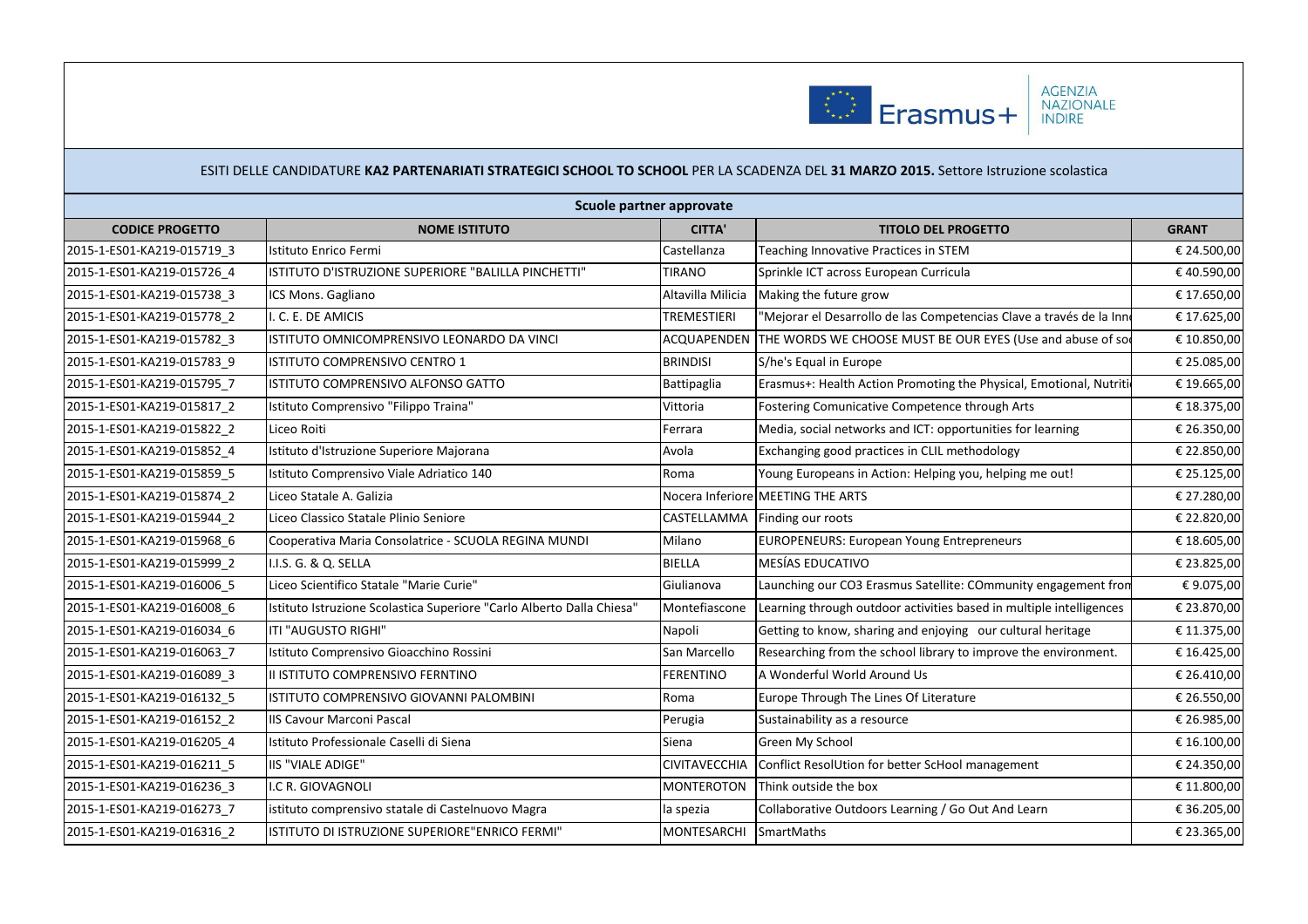

|                            | Scuole partner approvate                                     |                      |                                                                     |              |
|----------------------------|--------------------------------------------------------------|----------------------|---------------------------------------------------------------------|--------------|
| <b>CODICE PROGETTO</b>     | <b>NOME ISTITUTO</b>                                         | <b>CITTA'</b>        | <b>TITOLO DEL PROGETTO</b>                                          | <b>GRANT</b> |
| 2015-1-ES01-KA219-016317_7 | Istituto di Istruzione Superiore "F. Alderisio"              | STIGLIANO (          | L'EFFET PAPILLON                                                    | € 35.230,00  |
| 2015-1-ES01-KA219-016336 3 | <b>IISDORIA</b>                                              | CIRIE'               | LAS MUJERES DE MI FAMILIA                                           | € 13.510,00  |
| 2015-1-ES01-KA219-016389 4 | Istituto Comprensivo Pegli                                   | Genova               | Large streams from little fountains flow                            | €48.595,00   |
| 2015-1-FI01-KA219-008947 3 | Istituto Comprensivo Santa Margherita Ligure                 | Santa                | Sea Breeze - bringing European people together                      | € 14.625,00  |
| 2015-1-FI01-KA219-008990 5 | ITS DELEDDA-FABIANI                                          | <b>TRIESTE</b>       | Teaching off the Beaten Path: New Approaches to Natural Sciences    | € 22.345,00  |
| 2015-1-FI01-KA219-008990 6 | <b>ISIS GIOVANNI XXIII</b>                                   | SALERNO              | Teaching off the Beaten Path: New Approaches to Natural Sciences    | € 28.190,00  |
| 2015-1-FI01-KA219-009003 4 | ITES G.B. Bodoni                                             | Parma                | Entrepreneurship in secondary schools                               | € 35.630,00  |
| 2015-1-FI01-KA219-009015 2 | ISTITUTO COMPRENSIVO ALFONSO GATTO                           | Battipaglia          | Eat Right, Be Bright!                                               | € 28.365,00  |
| 2015-1-FI01-KA219-009057 3 | LICEO CORRADINI                                              | <b>THIENE</b>        | Find Your Way through Art                                           | € 31.830,00  |
| 2015-1-FI01-KA219-009059 8 | Istituto Tecnico Industriale Statale Alessandro Volta        | Perugia              | "WAY TO GO-paths of life"                                           | € 26.990,00  |
| 2015-1-FI01-KA219-009078 2 | <b>IIS "VIALE ADIGE"</b>                                     | <b>CIVITAVECCHIA</b> | Horizon to the Future                                               | €44.230,00   |
| 2015-1-FI01-KA219-009106 2 | Liceo Ginnasio Statale Immanuel Kant                         | <b>ROMA</b>          | Health promotion in multicultural Europe                            | € 24.000,00  |
| 2015-1-FR01-KA219-014884 5 | Istituto Comprensivo Statale Diano Marina                    | Diano Marina         | <b>HOME</b>                                                         | € 21.160,00  |
| 2015-1-FR01-KA219-014888 2 | Istituto di Istruzione Marie Curie                           | Pergine              | Innovate Yourself, Create Yourself Anew, Produce Yourself!          | € 34.575,00  |
| 2015-1-FR01-KA219-014937 9 | <b>IC DIOTTI</b>                                             | Casalmaggiore        | <b>BODY</b>                                                         | € 50.500,00  |
| 2015-1-FR01-KA219-014938 5 | I.S.I.S.S.Bojano                                             | Bojano               | Water is life - Let's preserve it                                   | € 22.870,00  |
| 2015-1-FR01-KA219-014995 5 | Istituto Comprensivo 'Carrara e Paesi a Monte'               | Carrara              | United in Diversity - Wir Sind Europäer                             | € 23.810,00  |
| 2015-1-FR01-KA219-015010 4 | Liceo Laurana                                                | Urbino               | Ready, Steady Life! A Healthy Lifestyle Programme                   | € 15.900,00  |
| 2015-1-FR01-KA219-015012 2 | Istituto istruzione superiore Einaudi Scarpa                 | Montebelluna         | Mode et Spectacle : deux mondes étroitement liés                    | €41.250,00   |
| 2015-1-FR01-KA219-015016 6 | Istituto di Istruzione Superiore "Enrico Fermi"              | Vittoria             | SUSTAINABLE CONSUMPTION AND PRODUCTION                              | € 39.055,00  |
| 2015-1-FR01-KA219-015036 3 | I.S.I. Duca degli Abruzzi                                    | Padova               | Wine Environmental STudies in European RegioNS                      | € 22.900,00  |
| 2015-1-FR01-KA219-015059 4 | 11°Istituto Comprensivo "Archia" Siracusa                    | <b>SIRACUSA</b>      | "Je, tu, nous, Citoyens Mediterranéens"                             | € 32.007,00  |
| 2015-1-FR01-KA219-015072_2 | Liceo Statale "Guarino Veronese"                             |                      | SAN BONIFACIO L'Europe moteur de progrès: création et innovation    | € 55.520,00  |
| 2015-1-FR01-KA219-015079 4 | LICEO CLASSICO STATALE BERTRAND RUSSELL                      | <b>ROMA</b>          | Assessing conserving and protecting European biodiversity: A citize | € 37.725,00  |
| 2015-1-FR01-KA219-015081 5 | Istituto Comprensivo Cuglieri                                | Cuglieri             | Une Europe des métiers : histoire et avenir                         | € 16.975,00  |
| 2015-1-FR01-KA219-015090 2 | IIS Rolando da Piazzola                                      | Piazzola sul         | Stéréotypes de genre et orientation professionnelle                 | € 37.210,00  |
| 2015-1-FR01-KA219-015091_3 | Istituto Tecnico Industriale Statale " GALILEO GALILEI" ROMA | <b>ROMA</b>          | European Art'mony                                                   | € 25.354,00  |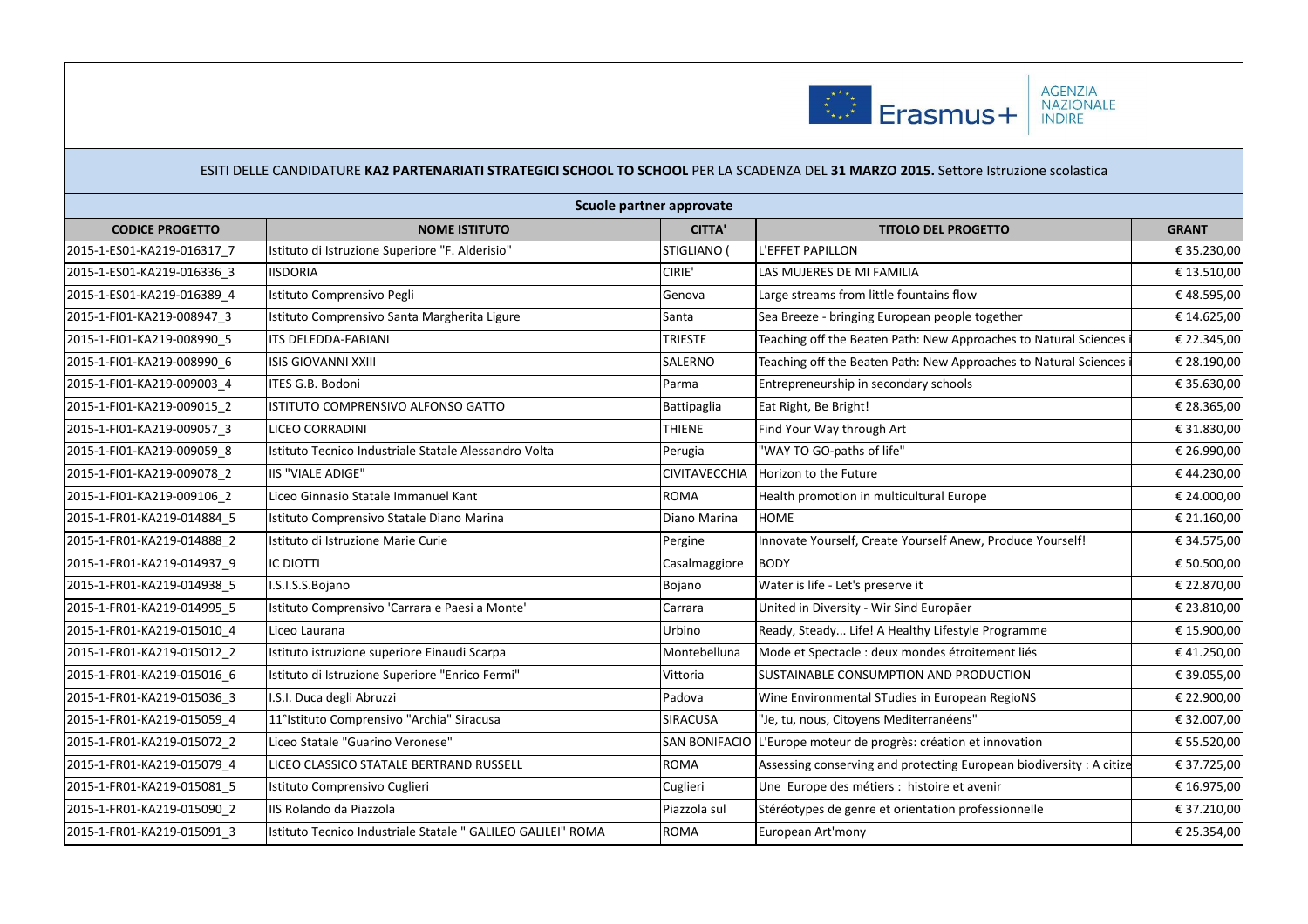

|                            | Scuole partner approvate                                          |                 |                                                                     |              |  |  |  |  |  |
|----------------------------|-------------------------------------------------------------------|-----------------|---------------------------------------------------------------------|--------------|--|--|--|--|--|
| <b>CODICE PROGETTO</b>     | <b>NOME ISTITUTO</b>                                              |                 | <b>TITOLO DEL PROGETTO</b>                                          | <b>GRANT</b> |  |  |  |  |  |
| 2015-1-FR01-KA219-015094 6 | ISTITUTO COMPRENSIVO GIOVANNI XXIII TERRASINI                     | TERRASINI       | Pour Un Monde allant Vert : laissons les enfants faire.             | € 22.660,00  |  |  |  |  |  |
| 2015-1-FR01-KA219-015107 3 | Istituto Tecnico "G. Deledda"                                     | Lecce           | SUSTAINABLE CONSUMPTION AND CONSCIOUS INDIVIDUALS                   | € 39.250,00  |  |  |  |  |  |
| 2015-1-FR01-KA219-015113 3 | IISS F.Caracciolo-G. da Procida                                   | Procida         | Reduce, Reuse, Recycle                                              | €18.460,00   |  |  |  |  |  |
| 2015-1-FR01-KA219-015132 4 | I.C. 4 Stanziale                                                  | SAN GIORGIO A   | Colourful Europe                                                    | € 18.225,00  |  |  |  |  |  |
| 2015-1-FR01-KA219-015137 2 | <b>IMS Virgilio Pozzuoli</b>                                      | Pozzuoli        | #Mémoire(s)                                                         | € 21.990,00  |  |  |  |  |  |
| 2015-1-FR01-KA219-015154 2 | ISTITUTO COMPRENSIVO SANFRONT PAESANA                             | Sanfront        | Construire l'Identité Européenne, culture, éducation Alimentaire et | €43.965,00   |  |  |  |  |  |
| 2015-1-FR01-KA219-015167 3 | <b>ITES "DON LUIGI STURZO"</b>                                    | <b>BAGHERIA</b> | Entrepreneurs d'une Europe de Demain                                | € 24.700,00  |  |  |  |  |  |
| 2015-1-FR01-KA219-015174 5 | <b>IIS Verona Trento</b>                                          | Messina         | Recycling and artistic création                                     | € 22.070,00  |  |  |  |  |  |
| 2015-1-FR01-KA219-015178 3 | ITIS "S. CANNIZZARO"                                              | Catania         | "Being Young Entrepreneurs"                                         | € 24.310,00  |  |  |  |  |  |
| 2015-1-FR01-KA219-015183 3 | I.I.S. VIA EMERY 97 (ex ITC Calamandrei, ex IPS Stendhal)         | <b>ROMA</b>     | NUITS BLANCHESBâtir un projet culturel commun; comprendre les d     | € 39.675,00  |  |  |  |  |  |
| 2015-1-FR01-KA219-015184 8 | I.C. di Corniglio                                                 | Corniglio       | ACTIVE CITIZENSHIP FOR SUSTAINABLE LEARNING                         | € 39.665,00  |  |  |  |  |  |
| 2015-1-FR01-KA219-015195 2 | Istituto Comprensivo Bucine                                       | <b>BUCINE</b>   | Access to School for Everyone                                       | € 27.400,00  |  |  |  |  |  |
| 2015-1-FR01-KA219-015198 3 | Istituto istruzione Superiore "Fazzini-Mercantini"                | Grottammare     | <b>Footprints across Europe</b>                                     | €43.250,00   |  |  |  |  |  |
| 2015-1-FR01-KA219-015210 5 | Istituto Comprensivo"J.Stella"                                    | Muro Lucano     | Disability - Inclusive schools - Respect - Europe - Social dialogue | € 31.275,00  |  |  |  |  |  |
| 2015-1-FR01-KA219-015223 2 | Istituto d'Istruzione secondaria di 1º grado "Leonardo da Vinci"  | PALERMO         | Partageons nos valeurs dans l'effort !                              | € 28.175,00  |  |  |  |  |  |
| 2015-1-FR01-KA219-015233 4 | I.I.S. LEVI-PONTI                                                 | <b>MIRANO</b>   | LIVE ON THE KARST : studies, conservation and highlighted valuatio  | € 23.330,00  |  |  |  |  |  |
| 2015-1-FR01-KA219-015283 6 | Istituto Superiore Gentileschi                                    | Napoli          | Students Academy Film and Theater Awards                            | € 33.665,00  |  |  |  |  |  |
| 2015-1-FR01-KA219-015299 3 | Istituto Comprensivo "G.A. Colozza"                               | Campobasso      | Notre Europe : une architecture aux mille visages                   | € 21.425,00  |  |  |  |  |  |
| 2015-1-HR01-KA219-013059 7 | 1° Circolo Didattico "Papa Giovanni XXIII"                        | Valenzano       | <b>English Learning Friends</b>                                     | € 15.955,00  |  |  |  |  |  |
| 2015-1-HR01-KA219-013078_5 | Istituto Comprensivo "Verdi - Cafaro"                             | Andria          | Emotional Competence in the school: Smile!                          | € 14.894,00  |  |  |  |  |  |
| 2015-1-HR01-KA219-013112_6 | istituto comprensivo leonardo sciascia                            | taranto         | Presenting Legends Across the Continent in European Schools         | € 23.910,00  |  |  |  |  |  |
| 2015-1-HU01-KA219-013496 2 | LICEO SCIENTIFICO PASTEUR                                         | <b>ROMA</b>     | Reading in English for Amusement and Dialogue in Europe             | €44.550,00   |  |  |  |  |  |
| 2015-1-HU01-KA219-013499_5 | LICEO GINNASIO STATALE " M. BURATTI "                             | <b>VITERBO</b>  | Integrating ICT into Foreign Language Studies                       | € 34.175,00  |  |  |  |  |  |
| 2015-1-HU01-KA219-013549 2 | I.C.Elvira Castelfranchi                                          | Finale Emilia   | European Patchwork- Applying CLIL Approach to Culture Swapping      | € 31.650,00  |  |  |  |  |  |
| 2015-1-IE01-KA219-008621_6 | Istituto Comprensivo Statale "Elio Vittorini" via Dusmet 24 S. P. | San Pietro      | 'Magic and Myths Unite Europe'                                      | € 11.340,00  |  |  |  |  |  |
| 2015-1-IS01-KA219-013159_4 | ISTITUTO COMPRENSIVO 1 BASSANO DEL GRAPPA                         | Bassano del     | Out of the Box                                                      | € 14.775,00  |  |  |  |  |  |
| 2015-1-IT02-KA219-015193 3 | LICEO STATALE CELIO-ROCCATI                                       | <b>ROVIGO</b>   | How it is to live, study and work in a foreign EU country           | €42.520,00   |  |  |  |  |  |
|                            |                                                                   |                 |                                                                     |              |  |  |  |  |  |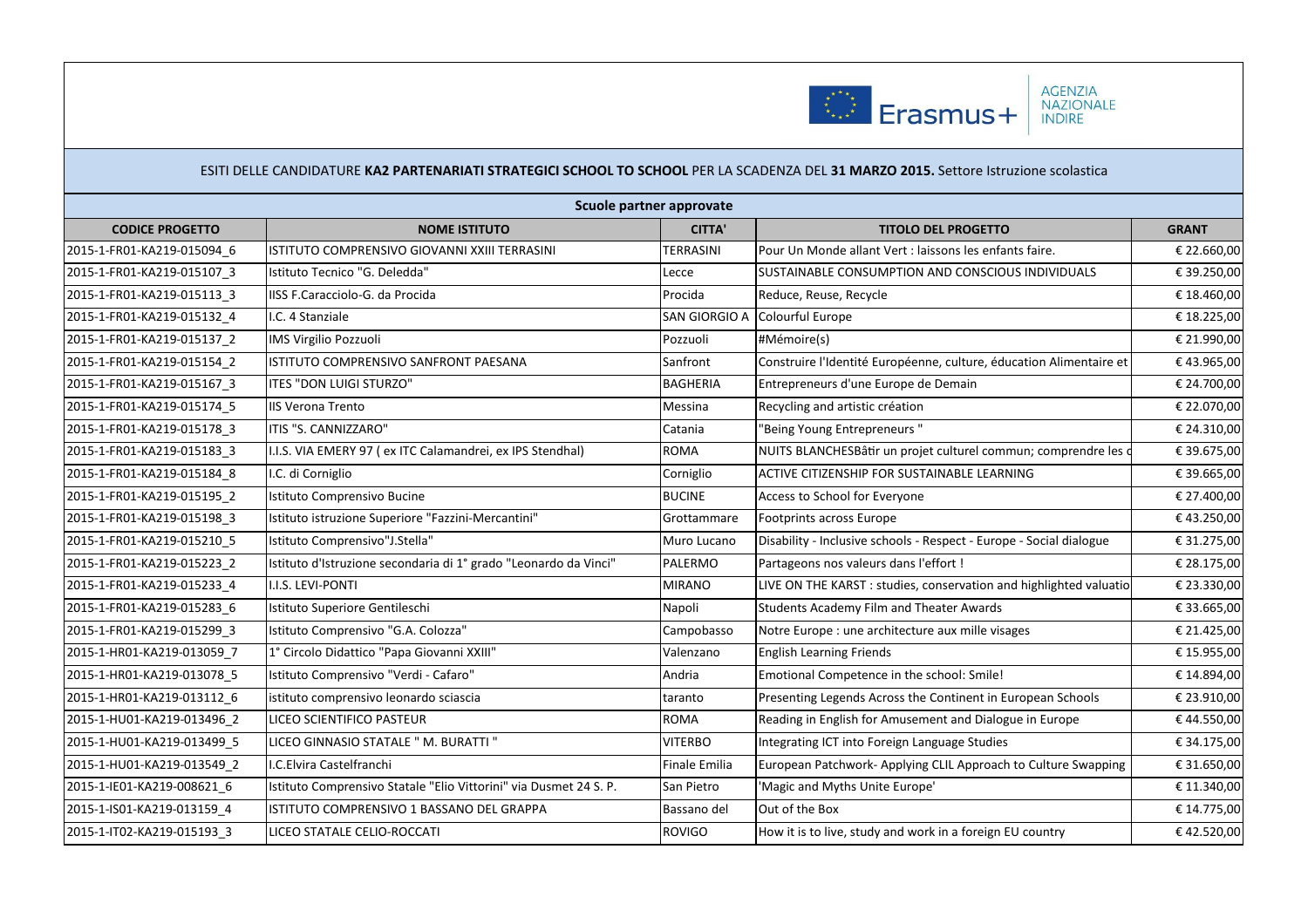

|                            |                                                                    | Scuole partner approvate |                                                                      |              |
|----------------------------|--------------------------------------------------------------------|--------------------------|----------------------------------------------------------------------|--------------|
| <b>CODICE PROGETTO</b>     | <b>NOME ISTITUTO</b>                                               | <b>CITTA'</b>            | <b>TITOLO DEL PROGETTO</b>                                           | <b>GRANT</b> |
| 2015-1-IT02-KA219-015252 4 | Nuova Direzione Didattica Vasto                                    | Vasto                    | Development of interdisciplinary and democratic approach focused     | € 13.590,00  |
| 2015-1-LT01-KA219-013401_3 | Liceo delle Scienze Umane e Musicale "Sebastiano Satta"            | Nuoro                    | UNITED IN MUSIC                                                      | € 19.625,00  |
| 2015-1-LT01-KA219-013406 3 | Istituto Comprensivo "Francesco Minà Palumbo"                      | CASTELBUONO              | Creative European School: C.L.I.C.K.                                 | € 16.720,00  |
| 2015-1-LT01-KA219-013409 3 | Istituto Tecnico Commerciale e per Geometri "A.Oriani"             | Faenza                   | Children Tell the HiStory                                            | € 22.135,00  |
| 2015-1-LT01-KA219-013425 4 | <b>IIS Francesco Orioli</b>                                        | Viterbo                  | Do It Yourself                                                       | € 19.975,00  |
| 2015-1-LT01-KA219-013441 5 | Liceo Statale "Tito Livio"                                         | <b>MARTINA</b>           | Innovative Student-Teacher Evolution Model                           | € 20.800,00  |
| 2015-1-LT01-KA219-013446 3 | 16 I.C. "S. Chindemi"                                              | siracusa                 | TODAY'S READERS, FUTURE LEADERS                                      | € 12.490,00  |
| 2015-1-LU01-KA219-001339 5 | I.I.S.S. "A. M. Mazzei - Pantano"                                  | Giarre                   | Un partenariat intergénérationnel au service de la réussite scolaire | € 20.995,00  |
| 2015-1-LU01-KA219-001341 5 | <b>IISS T.Fazello</b>                                              | Sciacca                  | Bridges to the future                                                | € 28.430,00  |
| 2015-1-LV01-KA219-013385 2 | I.I.S. VIA EMERY 97 (ex ITC Calamandrei, ex IPS Stendhal)          | <b>ROMA</b>              | THE SCHOOL WE LIKE TO LEARN IN                                       | € 16.875,00  |
| 2015-1-LV01-KA219-013425 2 | ISTITUTO COMPRENSIVO STATALE MONTORO INFERIORE                     | <b>MONTORO</b>           | Bridging play, learning and technology in childhood education        | € 15.650,00  |
| 2015-1-LV01-KA219-013447_3 | Secondo Istituto Comprensivo Cassino                               | Cassino                  | <b>Valuing Play</b>                                                  | € 11.100,00  |
| 2015-1-NL01-KA219-008841 3 | Istituto Magistrale Statale L. Pietrobono                          | Alatri                   | The European Art Chain                                               | € 21.450,00  |
| 2015-1-NL01-KA219-008877_4 | LICEO DI STATO G.BAGATTA                                           | DESENZANO                | Europe 2100: A Sustainable Future for European Youth                 | € 38.150,00  |
| 2015-1-NL01-KA219-008943 2 | IISS "Parentucelli/ Arzelà"                                        | Sarzana                  | International enterprises looking beyond borders: Young Entreprer    | €40.600,00   |
| 2015-1-NL01-KA219-008944 2 | IISS"GORJUX-TRIDENTE"                                              | <b>BARI</b>              | <b>Generation SiSoMo</b>                                             | € 34.106,00  |
| 2015-1-NL01-KA219-008955 4 | ISTITUTO TECNICO ECONOMICO "ENRICO TOSI"                           | <b>Busto Arsizio</b>     | <b>Teaching Matters</b>                                              | € 31.650,00  |
| 2015-1-NL01-KA219-008972 2 | Istituto Comprensivo F.D'Amico                                     | Rosolini                 | Level Complete                                                       | € 14.337,00  |
| 2015-1-NL01-KA219-009006 4 | Liceo Classico "E. Piga"                                           | Villacidro               | Empowering students to European citizenship                          | € 39.410,00  |
| 2015-1-NO01-KA219-013220 5 | ISTITUTO DI ISTRUZIONE SUPERIORE"ENRICO FERMI"                     | <b>MONTESARCHI</b>       | The City Rings                                                       | € 13.115,00  |
| 2015-1-NO01-KA219-013231 5 | Istituto Tecnico Nautico "Gioeni-Trabia"                           | Palermo                  | Sustainable development in local communities                         | € 14.445,00  |
| 2015-1-NO01-KA219-013245 3 | Istituto comprensivo Giosuè Carducci                               | Porto Azzurro            | Both Listen to our Souls & Sharpen Our Minds!                        | € 28.635,00  |
| 2015-1-NO01-KA219-013245_4 | Istituto Comprensivo Bartolomeo Sestini                            |                          | Agliana (Pistoia) Both Listen to our Souls & Sharpen Our Minds!      | €40.850,00   |
| 2015-1-NO01-KA219-013250 2 | Istituto Professionale Servizi per l'enogastronomia e l'ospitalità | Erice -                  | Norwegian Classic Dishes Meeting Italian Cuisine                     | €42.640,00   |
| 2015-1-PL01-KA219-016465_6 | Istituto Comprensivo "Via San Biagio Platani"                      | Rome                     | Europe's Unique Regions - Our Personal Experience                    | € 23.925,00  |
| 2015-1-PL01-KA219-016490_3 | 2 Istituto Comprensivo G. Melodia                                  | Noto                     | Small businesses in European regions - step by step                  | €41.920,00   |
| 2015-1-PL01-KA219-016502_5 | Istituto Tecnico Economico Statale "Antonio Maria Jaci"            | Messina                  | Healthy? Wealthy. Top tips.                                          | € 31.370,00  |
|                            |                                                                    |                          |                                                                      |              |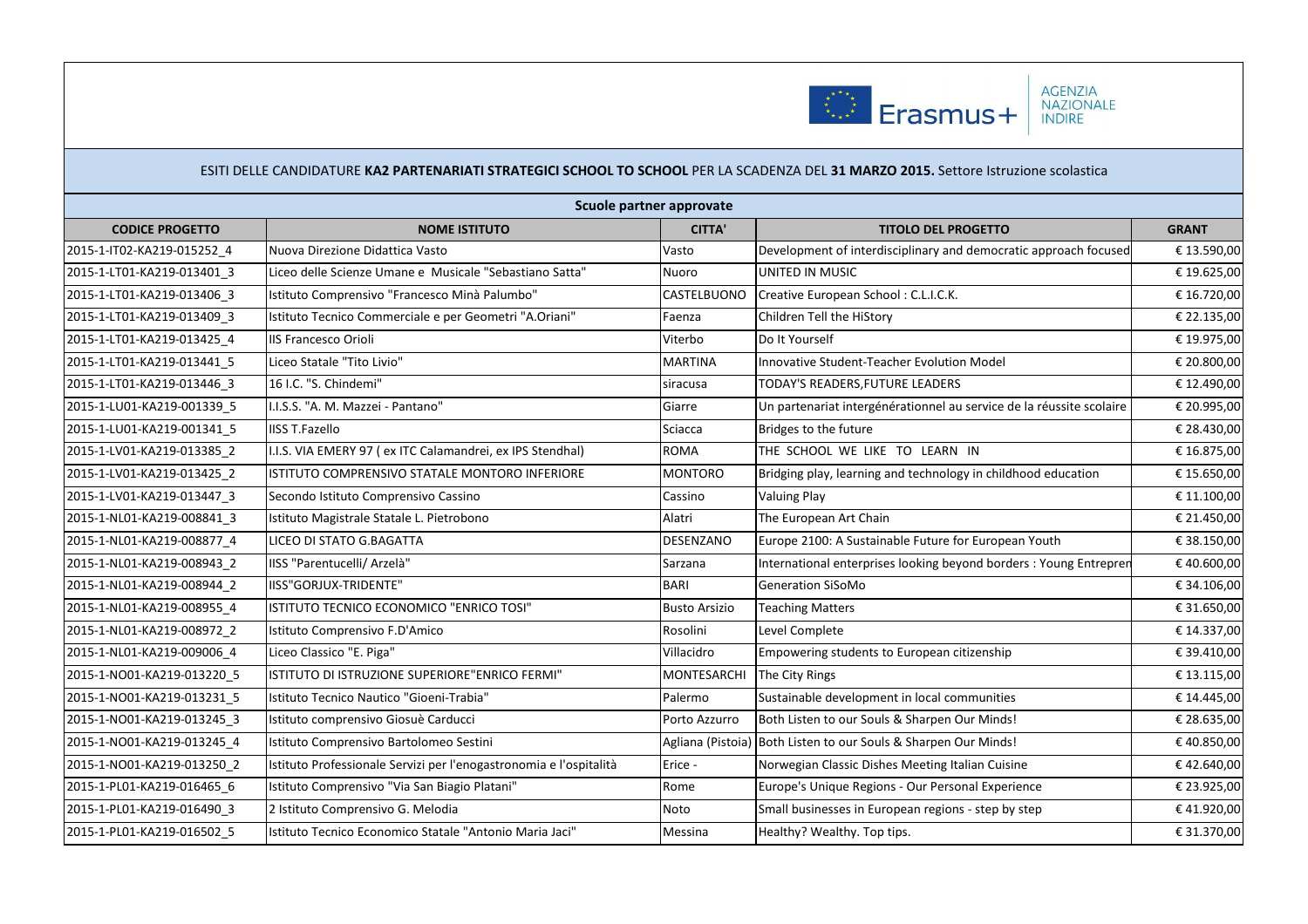

| Scuole partner approvate   |                                                           |                       |                                                                     |              |  |
|----------------------------|-----------------------------------------------------------|-----------------------|---------------------------------------------------------------------|--------------|--|
| <b>CODICE PROGETTO</b>     | <b>NOME ISTITUTO</b>                                      | <b>CITTA'</b>         | <b>TITOLO DEL PROGETTO</b>                                          | <b>GRANT</b> |  |
| 2015-1-PL01-KA219-016511 2 | Istituto Comprensivo "San Giovanni Bosco - F. De Carolis" | San Marco in          | 'Maths around us"                                                   | € 24.100,00  |  |
| 2015-1-PL01-KA219-016519 4 | IISS "Vincenzo Lilla"                                     | <b>FRANCAVILLA</b>    | Activity & Eating: Small Steps to a Healthier You                   | € 24.945,00  |  |
| 2015-1-PL01-KA219-016549 4 | Istituto Comprensivo Rignano Incisa                       | Rignano               | MISSION-MATHS                                                       | € 24.900,00  |  |
| 2015-1-PL01-KA219-016562 3 | IIS "VIALE ADIGE"                                         | <b>CIVITAVECCHIA</b>  | Współpraca europejskich szkół średnich w celu wytworzenia, wykor    | € 39.815,00  |  |
| 2015-1-PL01-KA219-016633 6 | I C Tivoli 2 Tivoli Centro                                | <b>TIVOLI</b>         | Tell me your fairy tale!                                            | € 14.450,00  |  |
| 2015-1-PL01-KA219-016656 4 | <b>IIS FERMI-GALILEI</b>                                  | CIRIE'                | Boost your future career opportunities through managing fictitious  | € 38.310,00  |  |
| 2015-1-PL01-KA219-016697 3 | ISC "Giacomo Leopardi" di Grottammare (AP)                | Grottammare           | Żyj z pasją - poszukuj, poznaj, podążaj.                            | € 32.050,00  |  |
| 2015-1-PL01-KA219-016727 6 | Liceo Scientifico " Galileo Galilei"                      | Napoli                | Trail of extinct and active volcanoes, earthquakes across Europe    | € 32.565,00  |  |
| 2015-1-PL01-KA219-016735 2 | ISTITUTO COMPRENSIVO MURO                                 | <b>MURO LECCESE</b>   | Brains at school - knowledge is power! / Mózgi w szkole - wiedza je | € 27.250,00  |  |
| 2015-1-PL01-KA219-016746 4 | Istituto D'Istruzione Superiore Giotto Ulivi              | Borgo San             | Web TV Portal - window to education                                 | € 24.880,00  |  |
| 2015-1-PL01-KA219-016748 2 | Liceo Scientifico Statale "Paolo Ruffini"                 | Viterbo               | Młody, kreatywny Europejczyk - edukacja ekonomiczna przez działa    | € 22.975,00  |  |
| 2015-1-PL01-KA219-016751 3 | Istituto Comprensivo L. Bassi- S. Catalano                | <b>TRAPANI</b>        | Mali odkrywcy w magicznym świecie europejskiej kultury ludowej.     | € 21.315,00  |  |
| 2015-1-PL01-KA219-016755 2 | Liceo Scientifico statale Santi Savarino Partinico        | Partinico             | Observational Research Impacts On Natural Science                   | € 24.230,00  |  |
| 2015-1-PL01-KA219-016778 2 | Istituto Comprensivo "G. Pascoli"                         | Riolo Terme           | LOGIC and MATHS                                                     | € 16.450,00  |  |
| 2015-1-PL01-KA219-016807 4 | ISTITUTO D'ISTRUZIONE SUPERIORE LS PICCOLO                | CAPO                  | Edukacja na miarę XXI wieku - innowacyjne metody nauczania prze     | €41.820,00   |  |
| 2015-1-PL01-KA219-016823 4 | Istituto Comprensivo Battipaglia Salvemini                | Battipaglia           | Get addicted to happiness                                           | € 22.150,00  |  |
| 2015-1-PL01-KA219-016861 4 | Istituto Comprensivo Bartolomeo Lorenzi Fumane            | Fumane (              | "Z MATEMATYKĄ ZA PAN BRAT" - wymiana doświadczeń w celu stv         | € 13.395,00  |  |
| 2015-1-PL01-KA219-016865 3 | iCS Umberto i San Nicola                                  | bari                  | Made by Two Hands - Regional Handicraft in Introducing Youth into   | € 33.180,00  |  |
| 2015-1-PL01-KA219-016886_5 | Istituto Comprensivo "Militi"                             | Barcellona P.G.       | 1,2,3- play and learn with me!                                      | € 29.460,00  |  |
| 2015-1-PL01-KA219-016925 7 | ISTITUTO COMPRENSIVO GALILEO GALILEI                      | <b>TRADATE</b>        | Together Better- Join Us!                                           | € 20.300,00  |  |
| 2015-1-PL01-KA219-016926 3 | Liceo Scientifico Statale Galileo Galilei                 | Palermo               | Wczesne wsparcie uczniów potencjalnie zagrożonych, po ukończen      | € 36.610,00  |  |
| 2015-1-PL01-KA219-016926 6 | ISTITUTO COMPRENSIVO SCANDICCI I                          | <b>SCANDICCI (FI)</b> | Wczesne wsparcie uczniów potencjalnie zagrożonych, po ukończen      | € 36.610,00  |  |
| 2015-1-PL01-KA219-016967 4 | I Circolo Didattico San Filippo                           | Città di Castello     | Keep calm  and play traditional sports.                             | €42.725,00   |  |
| 2015-1-PL01-KA219-016980 4 | Liceo Scientifico Statale Enrico Fermi                    | Aversa                | Ostatnia szansa – zachowanie bioróżnorodności dla następnych poł    | €44.580,00   |  |
| 2015-1-PL01-KA219-016994 7 | ISA13 Istituto Comprensivo Sarzana                        | sarzana               | European development of the early childhood education is the key    | € 25.850,00  |  |
| 2015-1-PL01-KA219-017011 2 | I.S.I.S. Sismondi Pacinotti                               | Pescia                | <b>EUROTRIP</b>                                                     | € 26.900,00  |  |
| 2015-1-PL01-KA219-017040_5 | LICEO SCIENTIFICO AUGUSTO RIGHI                           | Bologna               | School Media Center - Taming the Fourth Power                       | € 39.400,00  |  |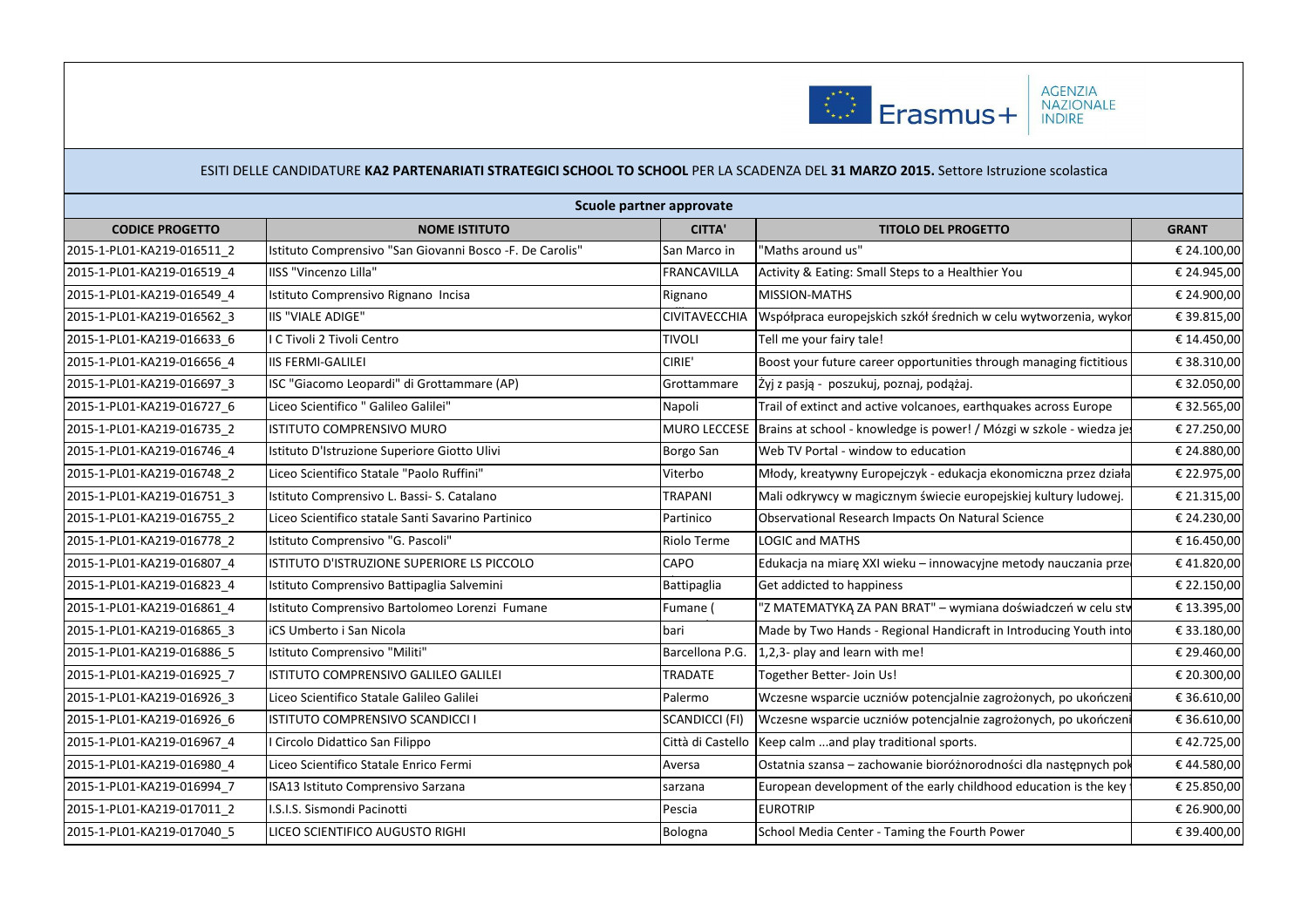

|                            |                                                            | Scuole partner approvate |                                                                                      |              |
|----------------------------|------------------------------------------------------------|--------------------------|--------------------------------------------------------------------------------------|--------------|
| <b>CODICE PROGETTO</b>     | <b>NOME ISTITUTO</b>                                       | <b>CITTA'</b>            | <b>TITOLO DEL PROGETTO</b>                                                           | <b>GRANT</b> |
| 2015-1-PL01-KA219-017061 2 | Istituto Istruzione Secondaria Superiore De Nittis-Pascali | Bari                     | Successful communication - the future of Europe                                      | € 20.270,00  |
| 2015-1-PL01-KA219-017126 2 | ISTITUTO PROFESSIONALE STATALE "FEDERICO II"               | Enna                     | On the road to entrepreneurship                                                      | € 31.005,00  |
| 2015-1-PL01-KA219-017178 4 | Scuola Secondaria 1 grado "Cosmo Guastella"                | Misilmeri                | Graj ze mna i ucz mnie - tradycja i nowoczesność w aktywizującym                     | € 38.850,00  |
| 2015-1-PL01-KA219-017195 7 | ISA13 Istituto Comprensivo Sarzana                         | sarzana                  | Nature detectives                                                                    | € 24.350,00  |
| 2015-1-PT01-KA219-012924 4 | Istituto Superiore E. Mattei                               | Fiorenzuola              | Empower students with entrepreneurial skills                                         | € 37.695,00  |
| 2015-1-PT01-KA219-012942 2 | ISTITUTO COMPRENSIVO CAVA T. "TREZZA"                      | <b>CAVA DE'</b>          | Human Rights "R" us                                                                  | € 22.675,00  |
| 2015-1-PT01-KA219-012948 2 | <b>ISTITUTO COMPRENSIVO LUCCA 6</b>                        | <b>LUCCA</b>             | Numeracy@English                                                                     | € 38.770,00  |
| 2015-1-PT01-KA219-012951 6 | <b>IIS CESARE BECCARIA</b>                                 | Carbonia                 | Mini Entrepreneurs at School                                                         | € 17.370,00  |
| 2015-1-RO01-KA219-014963 2 | Istituto Comprensivo Statale Frosinone 3                   | Frosinone                | Comics in teaching languages/La BD en classe de langues                              | € 10.600,00  |
| 2015-1-RO01-KA219-014977 7 | <b>SMS "DON SALVATORE VITALE"</b>                          | Giugliano in             | Be Healthy, Be Natural, Be Smart                                                     | € 23.585,00  |
| 2015-1-RO01-KA219-014992 5 | LICEO SIOTTO PINTOR                                        | <b>CAGLIARI</b>          | Worth-spreading European Games Aid Mainstream Education                              | € 27.685,00  |
| 2015-1-RO01-KA219-015002 3 | Istituto Comprensivo Laura Lanza Baronessa di Carini       | Carini                   | Don't Throw, Make It Glow!                                                           | € 26.330,00  |
| 2015-1-RO01-KA219-015024 3 | Circolo Didattico San Filippo                              |                          | Città di Castello Guiding Activities and Methods for Teaching English to Pre-Primary | € 12.900,00  |
| 2015-1-RO01-KA219-015026 2 | Istituto Tecnico Commerciale "Cesare Battisti"             | Fano                     | Stratégies innovantes pour éduquer les élèves sur l'utilisation effica               | € 21.225,00  |
| 2015-1-RO01-KA219-015030 3 | liceo scientifico statale "B.Rosetti"                      | San Benedetto            | <b>MATH AROUND US</b>                                                                | € 22.975,00  |
| 2015-1-RO01-KA219-015034 3 | Liceo Scientifico Statale "Paolo Ruffini"                  | Viterbo                  | Cross-Curricular Approaches to Mathematics and Sciences in Forma                     | € 23.826,00  |
| 2015-1-RO01-KA219-015038 8 | <b>IPS F.S. CABRINI</b>                                    | Taranto                  | Active citizenship and environmental awareness through formal an                     | € 25.083,00  |
| 2015-1-RO01-KA219-015080 4 | Liceo Classico Carducci Cassino                            | Cassino                  | We can do it together                                                                | € 24.298,00  |
| 2015-1-RO01-KA219-015095 3 | DIREZIONE DIDATTICA "PASCOLI-S. CHIARA"                    | <b>FOGGIA</b>            | Learning Foreign Language through ICT                                                | € 11.750,00  |
| 2015-1-RO01-KA219-015104 5 | 3 Istituto Comprensivo "E. De Cillis"                      | <b>ROSOLINI</b>          | <b>LIBRARY A MAGIC PLACE</b>                                                         | € 20.100,00  |
| 2015-1-RO01-KA219-015145 2 | Istituto UgoMursia                                         | Carini                   | "Participative culture" - the way to be an european active citizen                   | € 24.400,00  |
| 2015-1-RO01-KA219-015153 3 | Liceo Vittorio Emanuele III                                | Patti                    | Youth Bridges To Reach Efficient European Citizenship Awareness                      | € 34.990,00  |
| 2015-1-RO01-KA219-015164 5 | Liceo Statale Carlo Troya                                  | Andria                   | SELFY - Save Earth Life for Youth                                                    | € 31.255,00  |
| 2015-1-RO01-KA219-015173 4 | Convitto Nazionale Rinaldo Corso                           | Correggio                | Cities On Rivers                                                                     | € 24.015,00  |
| 2015-1-RO01-KA219-015226 6 | Istituto di Istruzione Superiore "P. Carcano"              | Como                     | THE PLACE WHERE WE LIVE!                                                             | € 29.635,00  |
| 2015-1-SE01-KA219-012259_2 | IPSIA CARLO CATTANEO                                       | <b>ROME</b>              | Between yesterday and tomorrow                                                       | € 31.300,00  |
| 2015-1-SE01-KA219-012274 4 | LICEO SCIENZE UMANE "E.GIANTURCO"                          | <b>POTENZA</b>           | Eat right - Be smart                                                                 | € 11.585,00  |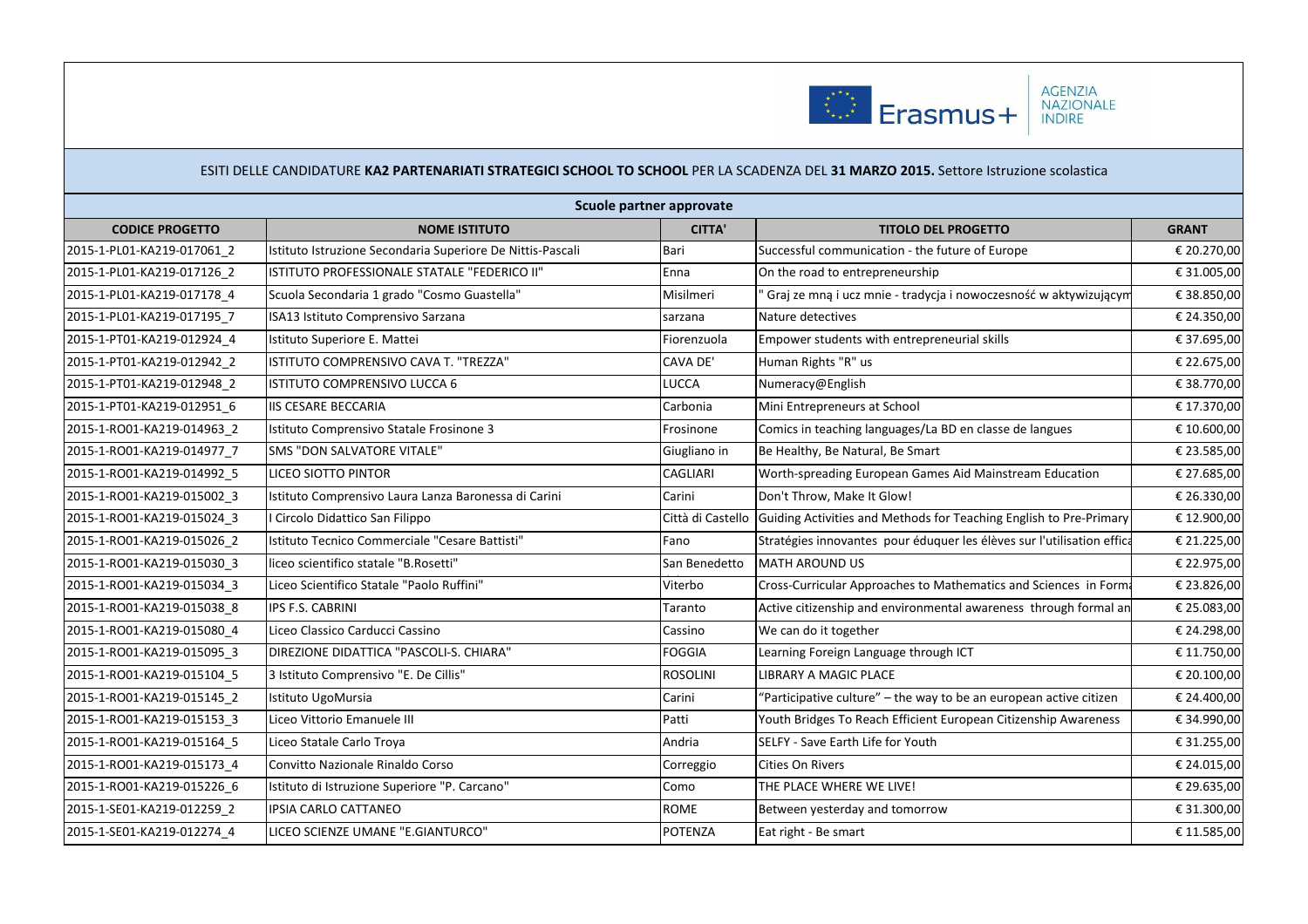

|                            |                                                                   | Scuole partner approvate |                                                                       |              |
|----------------------------|-------------------------------------------------------------------|--------------------------|-----------------------------------------------------------------------|--------------|
| <b>CODICE PROGETTO</b>     | <b>NOME ISTITUTO</b>                                              | <b>CITTA'</b>            | <b>TITOLO DEL PROGETTO</b>                                            | <b>GRANT</b> |
| 2015-1-SE01-KA219-012285 2 | LICEO SCIENTIFICO STATALE E. BOGGIO LERA                          | <b>CATANIA</b>           | MY WAY, YOUR WAY, OUR SHARED CULTURAL IDENTITIES                      | € 37.085,00  |
| 2015-1-SE01-KA219-012295 4 | Comune di Imola                                                   | Imola                    | Let the children change the world - teaching and learning tolerance   | € 30.610,00  |
| 2015-1-SE01-KA219-012317 3 | Associazione Progettinfanzia Bassa Reggiana                       | Guastalla                | Shaking the Habitual: Norm Critical Approaches to Gender in Early O   | € 17.710,00  |
| 2015-1-SE01-KA219-012323 8 | ISTITUTO COMPRENSIVO RAMIRO FABIANI                               | <b>BARBARANO</b>         | Supporting schools for a better Europe. Fighting Xenophobia with e    | € 24.140,00  |
| 2015-1-SI01-KA219-012588 2 | ISTITUTO COMPRENSIVO "GIGLI" RECANATI                             | Recanati                 | Education+                                                            | € 25.975,00  |
| 2015-1-SI01-KA219-012612 3 | Liceo Artistico P.Petrocchi Pistoia                               | pistoia                  | What Does It Take to Raise an Artist?                                 | € 20.210,00  |
| 2015-1-SI01-KA219-012644 4 | Scuola secondaria di 1º grado Padre Pio Altamura                  | <b>ALTAMURA</b>          | Jaz zmorem, ti zmoreš, midva zmoreva še več                           | € 13.225,00  |
| 2015-1-SK01-KA219-008877 5 | Istituto Comprensivo di Santa Teresa di Riva-Santa Teresa di Riva | Santa Teresa di          | Let's save the life on our planet                                     | € 19.515,00  |
| 2015-1-SK01-KA219-008914 6 | Fondazione Liceo Linguistico Courmayeur                           | Courmayeur               | Can you tell me the way to? Tracing our European identity on foot     | € 19.500,00  |
| 2015-1-SK01-KA219-008924 5 | ISTITUTO COMPRENSIVO STATALE ETTORE SACCONI                       | Tarquinia                | Veselá e-kniha angličtiny pre deti /Lively English book for children  | € 11.750,00  |
| 2015-1-SK01-KA219-008926 2 | ISTITUTO COMPRENSIVO N. 2                                         | <b>ORTONA</b>            | Spring Celebration                                                    | € 16.845,00  |
| 2015-1-SK01-KA219-008966 5 | <b>EGIDI</b>                                                      | Viterbo                  | Vitajte u nás!                                                        | € 37.135,00  |
| 2015-1-SK01-KA219-008985 2 | 48° Circolo Didattico "Madre Claudia Russo"                       | Napoli                   | For Learners Around the Globe                                         | € 15.005,00  |
| 2015-1-SK01-KA219-008986 5 | <b>IISS ENRICO MEDI</b>                                           | PALERMO                  | younG ENterpreneurs In eUropean Schools                               | € 19.500,00  |
| 2015-1-TR01-KA219-021245 3 | Istituto secondario di primo grado Mazzini                        | <b>LIVORNO</b>           | Enhancing Cultural Literacy Through Innovative Practice and Skills in | € 13.823,00  |
| 2015-1-TR01-KA219-021293 5 | Istituto Istruzione Superiore G. Malafarina                       | SOVERATO                 | MAKE A CHANGE AND LISTEN TO THEIR VOICE                               | € 15.050,00  |
| 2015-1-TR01-KA219-021317 3 | Liceo Classico Statale "Virgilio"                                 | Vico del                 | TOGETHER WE LEARN, UNITED WE STAND                                    | €43.530,00   |
| 2015-1-TR01-KA219-021405 6 | Istituto Comprensivo Statale "Molise Altissimo"                   | Carovilli                | Following the footprints of the Emperors                              | € 35.085,00  |
| 2015-1-TR01-KA219-021496 3 | Istituto Tecnico Economico e Tecnologico Dante Alighieri          | Cerignola                | Connect, Share and Get Enlighted                                      | € 22.640,00  |
| 2015-1-TR01-KA219-021506 5 | ISTITUTO PROFESSIONALE PER INDUSTRIA E ARTIGIANATO "MARIO         | <b>PARTINICO</b>         | The Effect of Children on Consumption and Sustainable Consumptid      | € 24.050,00  |
| 2015-1-TR01-KA219-021525 3 | Istituto Tecnico Industriale Statale Alessandro Volta             | Perugia                  | Maths Art Technology For An Harmonius Society                         | € 35.675,00  |
| 2015-1-TR01-KA219-021685 2 | ISTITUTO ONNICOMPRENSIVO DI CELANO                                | CELANO (AQ)              | <b>GLOBAL OBESITY</b>                                                 | € 10.950,00  |
| 2015-1-TR01-KA219-021800 5 | State School ISTITUTO COMPRENSIVO VIA SANTI SAVARINO              | roma                     | BRIDGING THREE GENERATIONS: TIMELESS GAMES AND TOYS                   | € 25.226,00  |
| 2015-1-TR01-KA219-021869 4 | ISTITUTO D'ISTRUZIONE SUPERIORE "PAOLO BAFFI"                     | Fiumicino                | THE FIGHT AGAINST DRUG ADDICTION : DEVELOPING SOCIAL CONS             | € 36.240,00  |
| 2015-1-TR01-KA219-021928 2 | ITI "G.B. Bosco Lucarelli"                                        | Benevento                | <b>GATES AND KEYS</b>                                                 | € 27.675,00  |
| 2015-1-TR01-KA219-021928 6 | I.T.E.S. "A. Fraccacreta"                                         | San Severo               | <b>GATES AND KEYS</b>                                                 | € 27.675,00  |
| 2015-1-TR01-KA219-021988 4 | ISTITUTO COMPRENSIVO SAN GIORGIO DI MANTOVA                       |                          | SAN GIORGIO DI Multidisciplinary Flipped Learning with ICT            | € 33.900,00  |